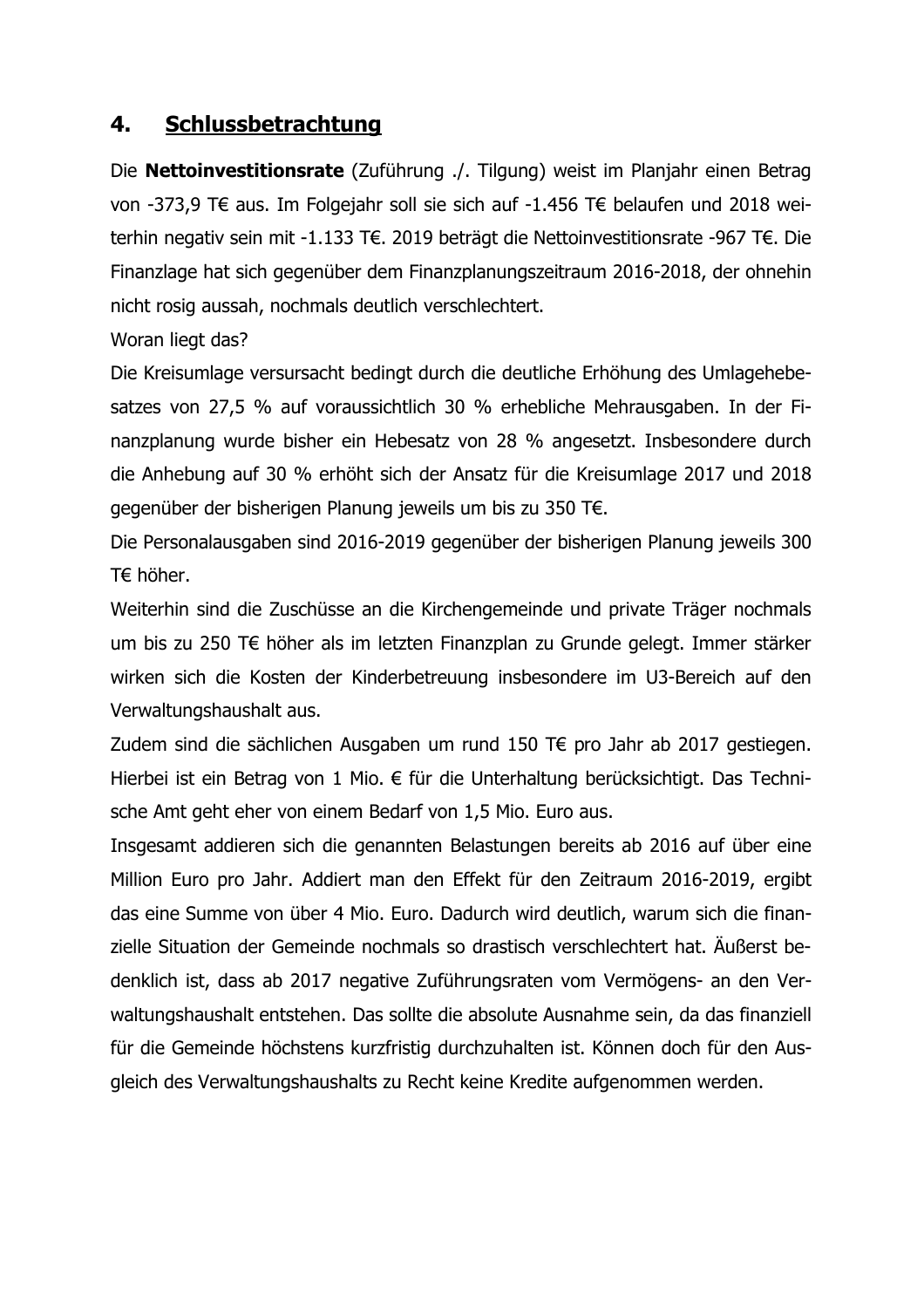Es wird immer deutlicher, dass die Einnahmen einfach nicht ausreichen, um die Ausgaben des Verwaltungshaushalts dauerhaft zu decken: Die Ausgaben steigen einfach erheblich stärker als die Einnahmen. Besonders dramatisch und gefährlich ist, dass diese Entwicklung eintritt, obwohl die Einnahmensituation - insbesondere im Hinblick auf den Einkommensteueranteil - konjunkturbedingt sehr gut ist.

Das Problem liegt auf der Ausgabenseite.

Der Gebäudeunterhalt verdeutlicht, dass angesichts der Masse an Einrichtungen die Kosten für Sanierungen und das benötigte Personal zunehmen.

Die zunehmenden Defizite im Bereich der Kinderbetreuung wurden bereits angesprochen.

Hinzu kommt dann noch, dass die Gemeinde sich um die Anschlussunterbringung von Asylsuchenden kümmern muss, und das in erheblichem Umfang. Hier sind die weiteren Kosten überhaupt noch nicht absehbar und auch nicht veranschlagt. Es ist damit zu rechnen, dass hier noch erhebliche Mehrausgaben gegenüber dem Finanzplan entstehen werden. Das Land hat zugesagt, dass die Gemeinden nicht auf den Kosten sitzen bleiben, sondern das Land ihnen hilft. Das ist angesichts der bisherigen Erfahrungen mit gesunder Skepsis zu betrachten. Übernimmt das Land auch die entstandenen Personalkosten für die Betreuung der Asylsuchenden? Für die Schaffung neuer Kinderbetreuungsplätze einschließlich entstehender Sach- und Personalkosten? Für die möglicherweise erforderliche Erweiterung der Schulen? Für die Kosten für Sprach- und Integrationskurse des Landkreises? Wohl kaum, hier sind die Gemeinden weiter auf sich gestellt, sei es direkt oder indirekt über die Kreisumlage. Unterm Strich bleibt festzuhalten, dass der Verwaltungshaushalt das große Sorgenkind ist, zumal auf der Ausgabenseite mittelfristig keine Besserung in Sicht ist. Höhere Einnahmen aus Steuern und Steueranteilen sind bei Beibehaltung der Hebesätze nicht zu erwarten.

Immer zu rechnen ist dagegen mit geringeren Einnahmen aus der Gewerbesteuer, da hier für lange zurückliegende Vorjahre Bescheide eingehen können, die zu Rückzahlungen führen. Angesichts des Abbaus der Rücklage auf den Mindestbestand wäre eine solche Entwicklung fatal für den auf Kante genähten Haushalt.

Fatal wäre auch eine Rezession, die auch den Einkommensteueranteil recht schnell betreffen würde. Risiken für die Konjunktur gibt es jedenfalls ausreichend.